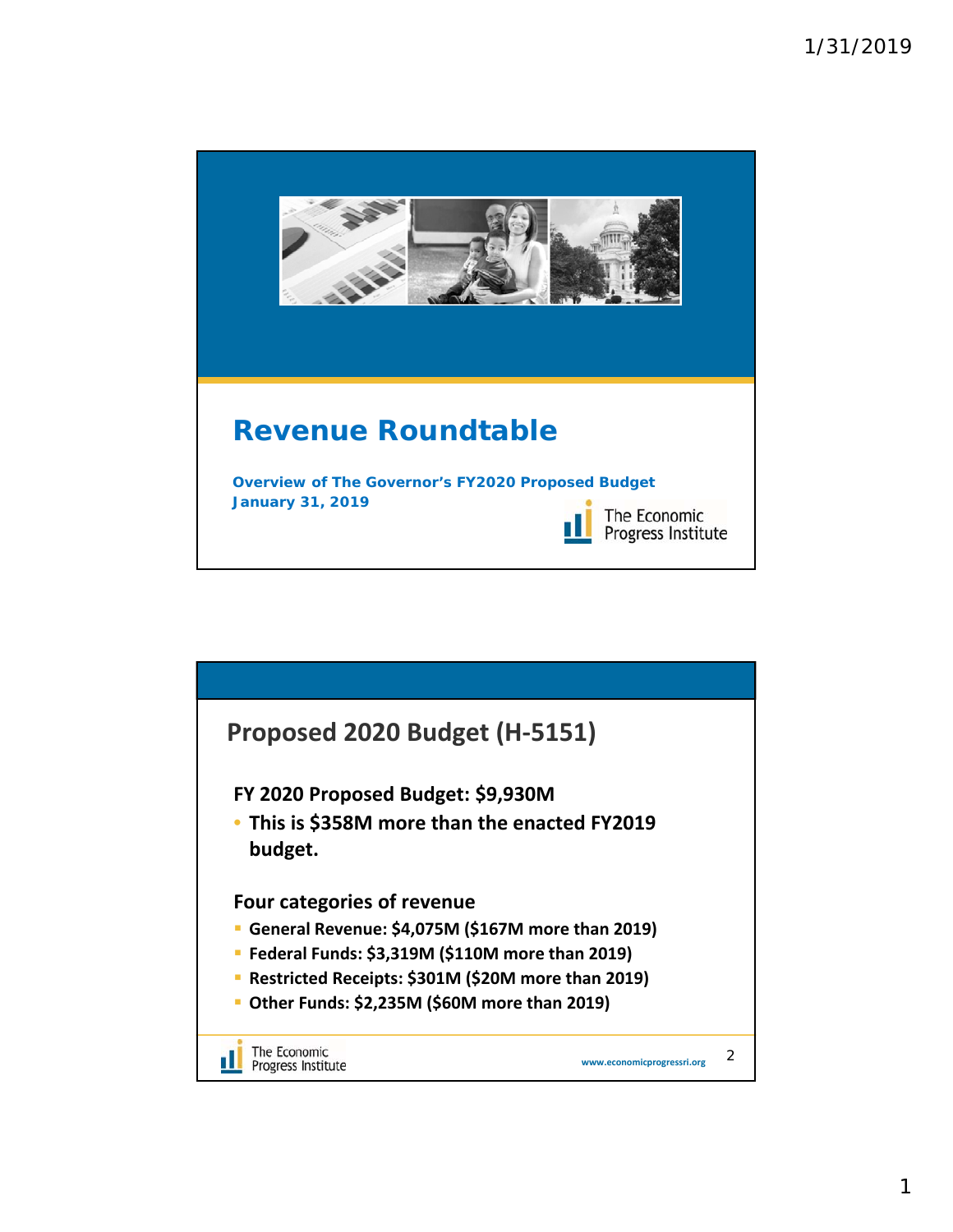

| <b>REVENUE INCREASE SOURCE</b>           | Amount<br>(in millions) |  |
|------------------------------------------|-------------------------|--|
| Medicaid Employer Assessment (new)       | \$15.6                  |  |
| Sales Tax - Remote Sellers               | \$11.5                  |  |
| Sales Tax on Services                    | \$8.2                   |  |
| Transfers (scoops)                       | \$7.0                   |  |
| Marijuana changes                        | \$6.5                   |  |
| Cigarette and other tobacco tax changes  | \$4.6                   |  |
| <b>Hotel Tax</b>                         | \$4.4                   |  |
| Sports Betting and Lottery               | \$2.8                   |  |
| Sales tax on digital downloads           | \$2.6                   |  |
| <b>DEM Fees</b>                          | \$2.5                   |  |
| Beverage Container Fee                   | \$2.1                   |  |
| <b>DBR</b> Fees                          | \$1.8                   |  |
| Firearms and Ammunition excise tax (new) | \$0.8\$                 |  |
| DOR Revenue Enhancements                 | \$0.8                   |  |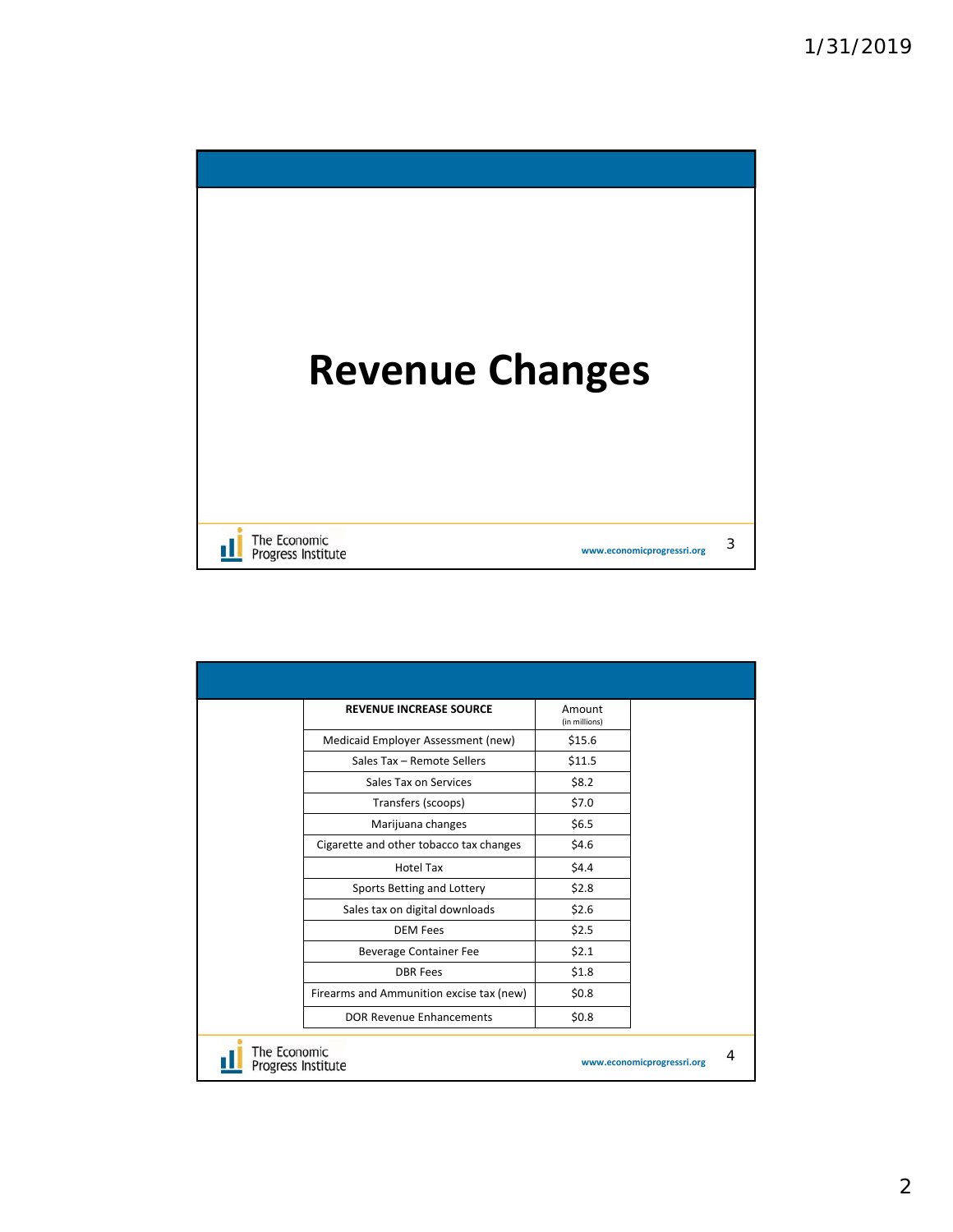

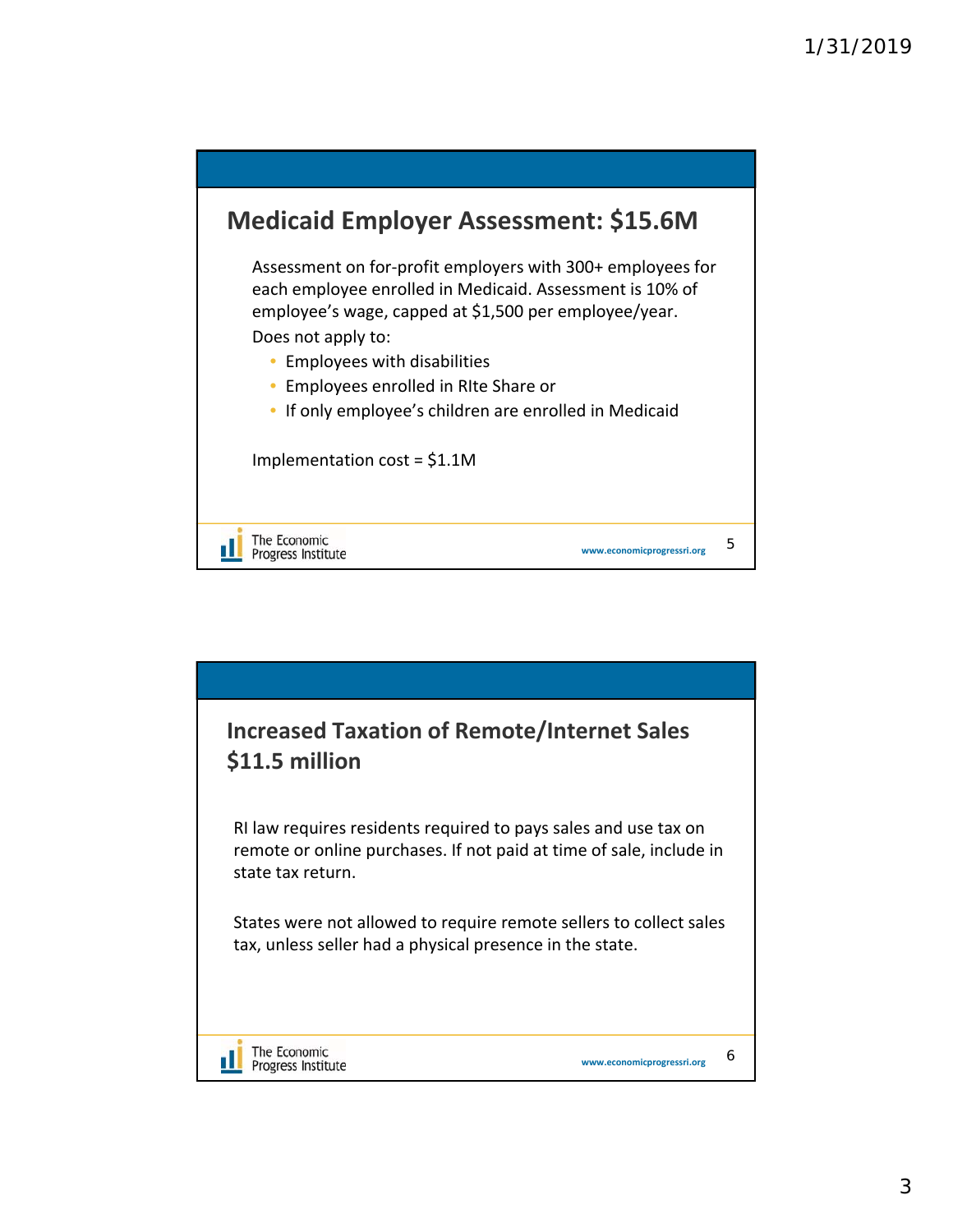

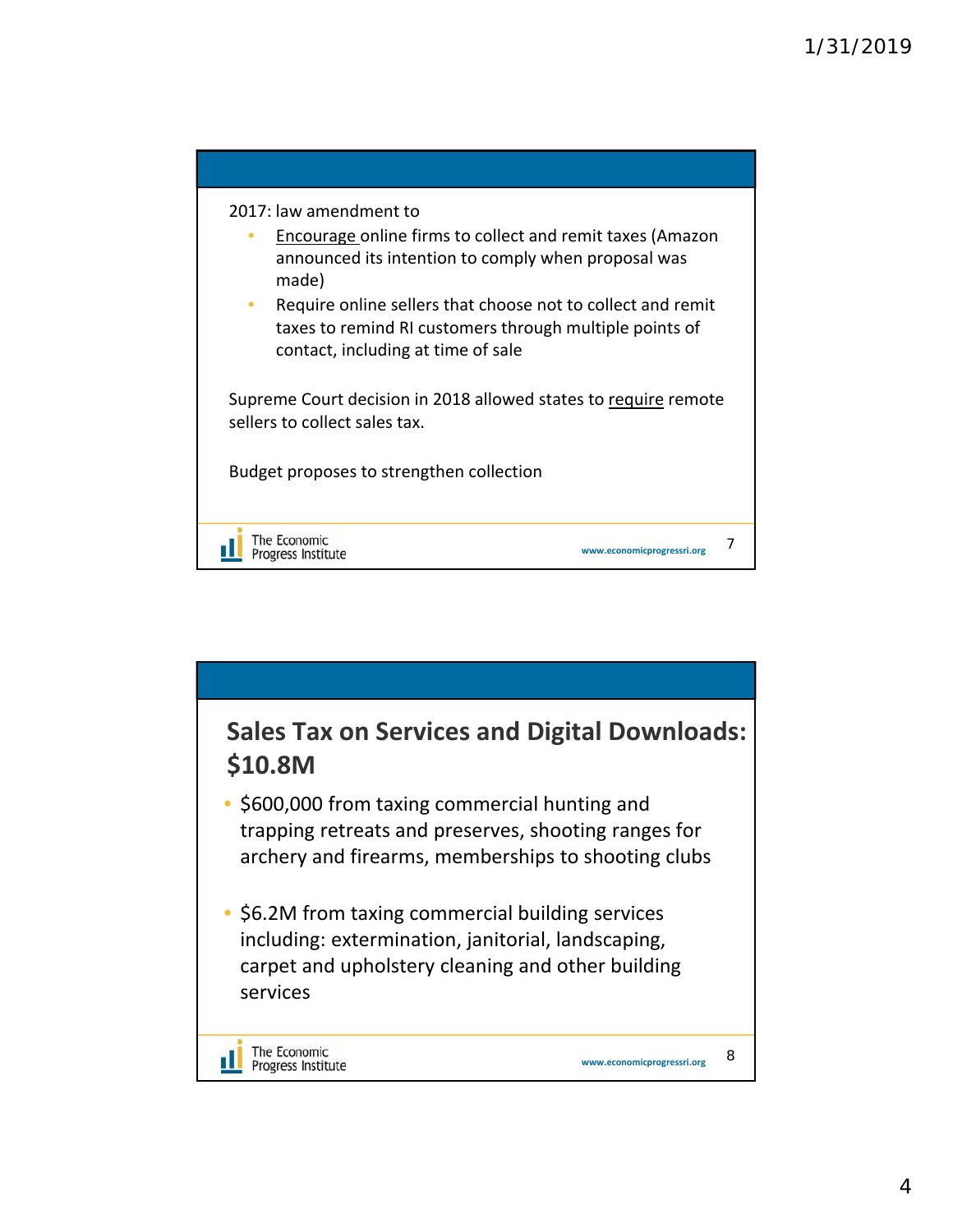

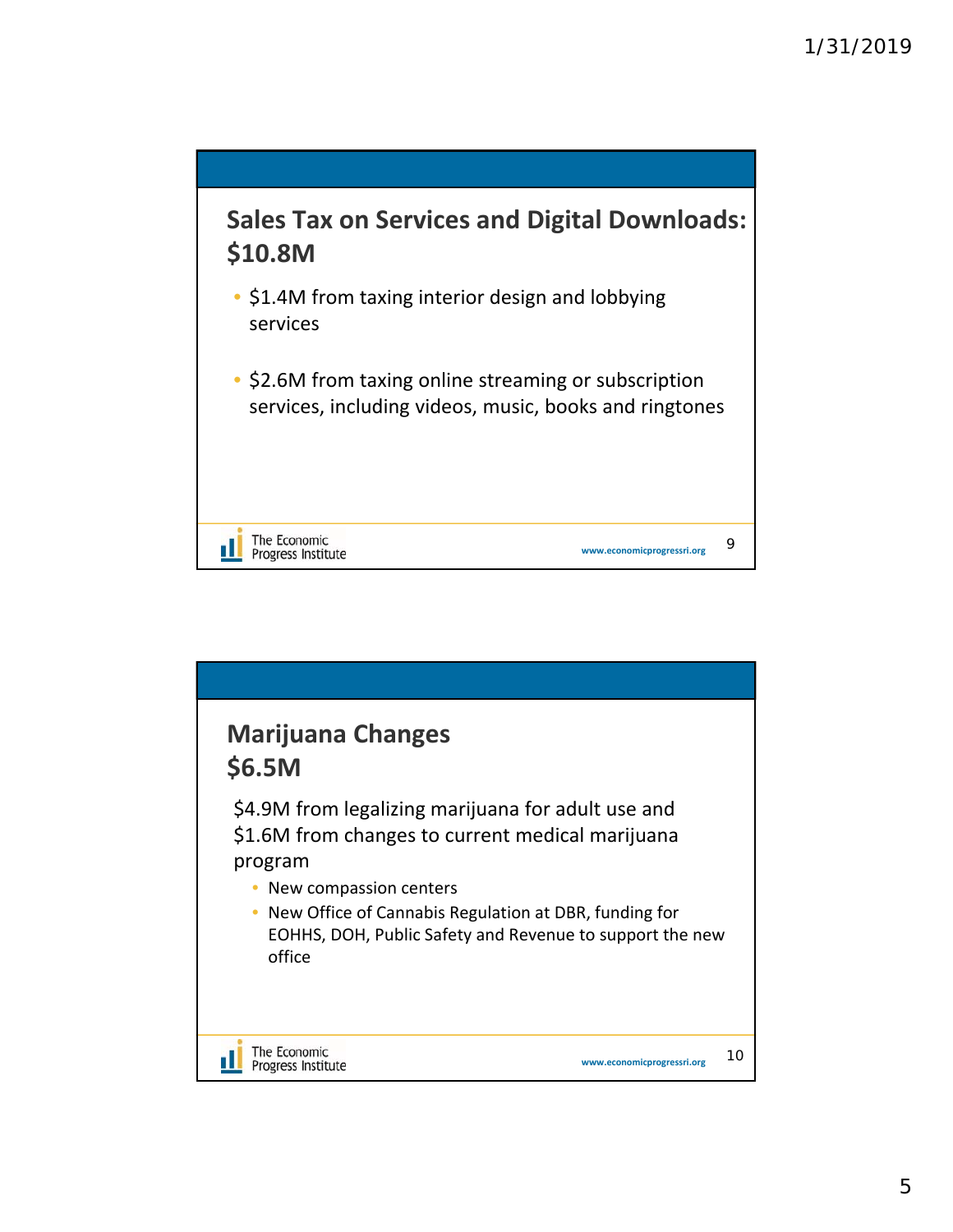

![](_page_5_Figure_2.jpeg)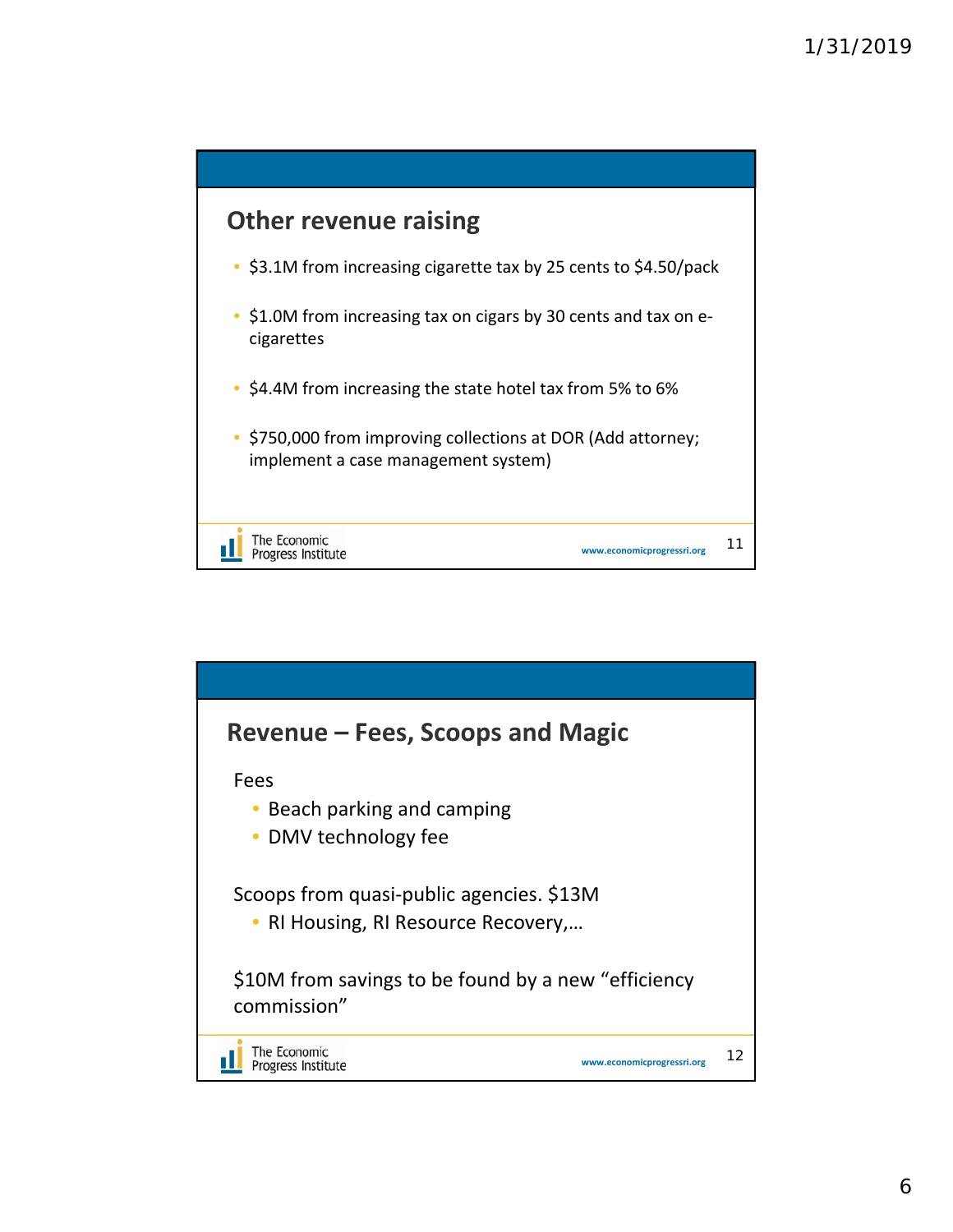![](_page_6_Figure_1.jpeg)

![](_page_6_Figure_2.jpeg)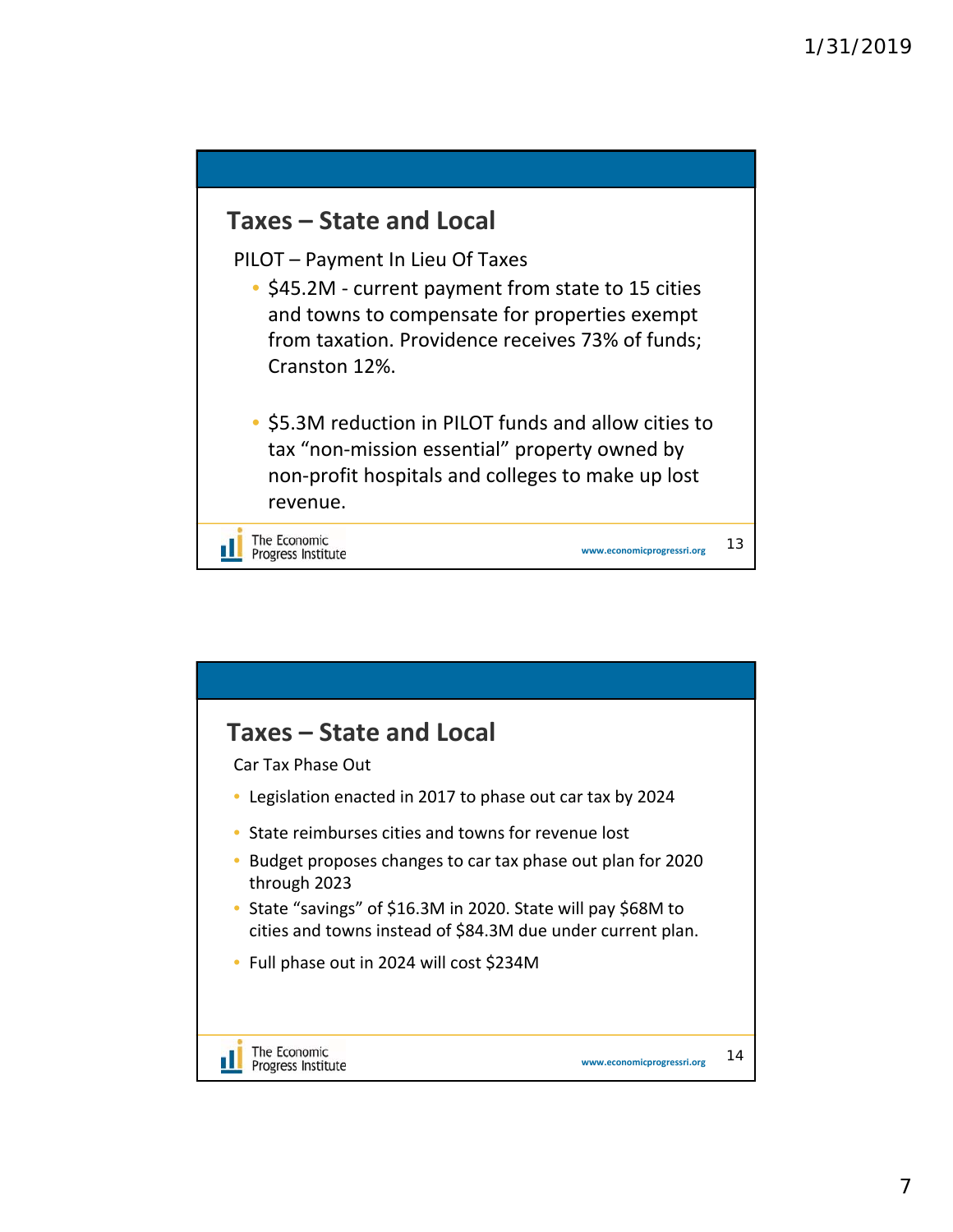![](_page_7_Figure_1.jpeg)

| Changes to car tax phase out plan  |      |                      |              |                    |                                  |              |                            |    |
|------------------------------------|------|----------------------|--------------|--------------------|----------------------------------|--------------|----------------------------|----|
|                                    | Year | Valuation<br>Current | Proposed     | Current            | <b>Exempt Amount</b><br>Proposed | Current      | Tax Rate/1,000<br>Proposed |    |
|                                    | 2020 | 85%                  | 87.5%        | \$3,000            | \$2,800                          | \$35         | \$40                       |    |
|                                    | 2021 | 80%                  | 84%          | \$4,000            | \$3,800                          | \$35         | \$35                       |    |
|                                    | 2022 | 75%<br>70%           | 79%<br>67.5% | \$5,000<br>\$6,000 | \$4,800<br>\$6,000               | \$35<br>\$20 | \$35<br>\$25               |    |
|                                    | 2023 |                      |              |                    |                                  |              |                            |    |
|                                    |      |                      |              |                    |                                  |              |                            |    |
|                                    |      |                      |              |                    |                                  |              |                            |    |
|                                    |      |                      |              |                    |                                  |              |                            |    |
| The Economic<br>Progress Institute |      |                      |              |                    |                                  |              | www.economicprogressri.org | 16 |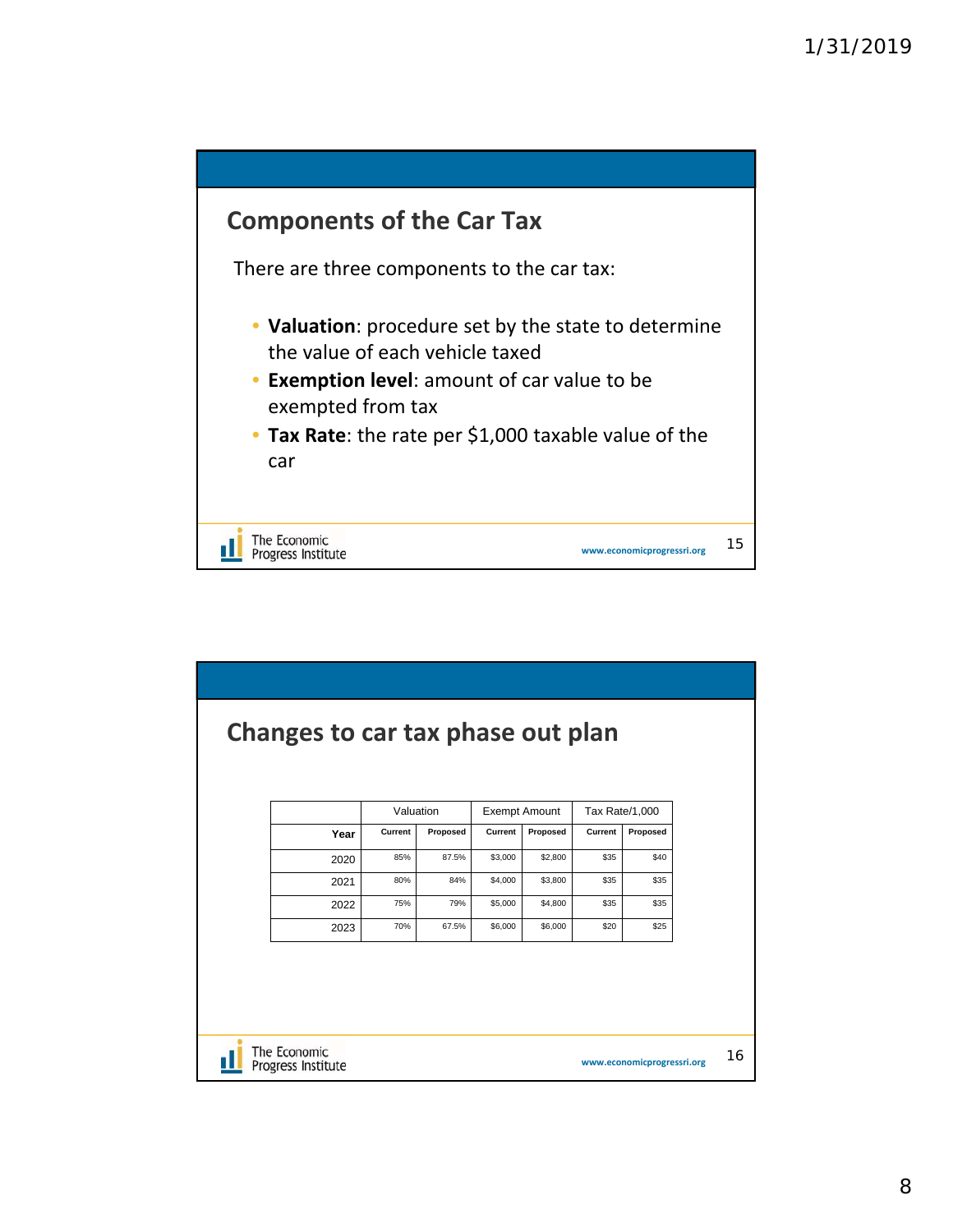|                                                   | Assessment |                 |       | <b>Exemption Drop After</b> |               |                          |         | <b>Taxed Car Cars Dropped</b> |
|---------------------------------------------------|------------|-----------------|-------|-----------------------------|---------------|--------------------------|---------|-------------------------------|
| <b>Fiscal Year</b>                                | Ratio      | <b>Rate Cap</b> | Floor | Age                         |               | Total Levy Foregone Levy |         | Count From Tax Roll           |
| FY2018 Baseline                                   | 100%       | N/A             | \$500 | 25                          | \$233,982,153 | \$0                      | 753,308 | 0                             |
| FY2018                                            | 95%        | \$60            | 1000  | 15                          | 199,470,594   | 34,511,558               | 602,385 | 150,923                       |
| FY2019                                            | 90%        | 50              | 2000  | 15                          | 179,302,632   | 54,679,521               | 585.329 | 167,979                       |
| FY2020                                            | 85%        | 35              | 3000  | 15                          | 141,783,974   | 92,198,179               | 560,569 | 192,739                       |
| FY2021                                            | 80%        | 35              | 4000  | 15                          | 120,857,312   | 113,124,841              | 514,636 | 238,672                       |
| FY2022                                            | 75%        | 30              | 5000  | 15                          | 93,079,688    | 140,902,465              | 451,285 | 302,023                       |
|                                                   | 70%        | 20              | 6000  | 15                          | 58,559,938    | 175,422,215              | 389,796 | 363,512                       |
|                                                   | N/A        | N/A             | N/A   | N/A                         | ٠             | 233,982,153              | N/A     | N/A                           |
| FY2023<br>FY2024<br>Source: Department of Revenue |            |                 |       |                             |               |                          |         |                               |

![](_page_8_Figure_2.jpeg)

9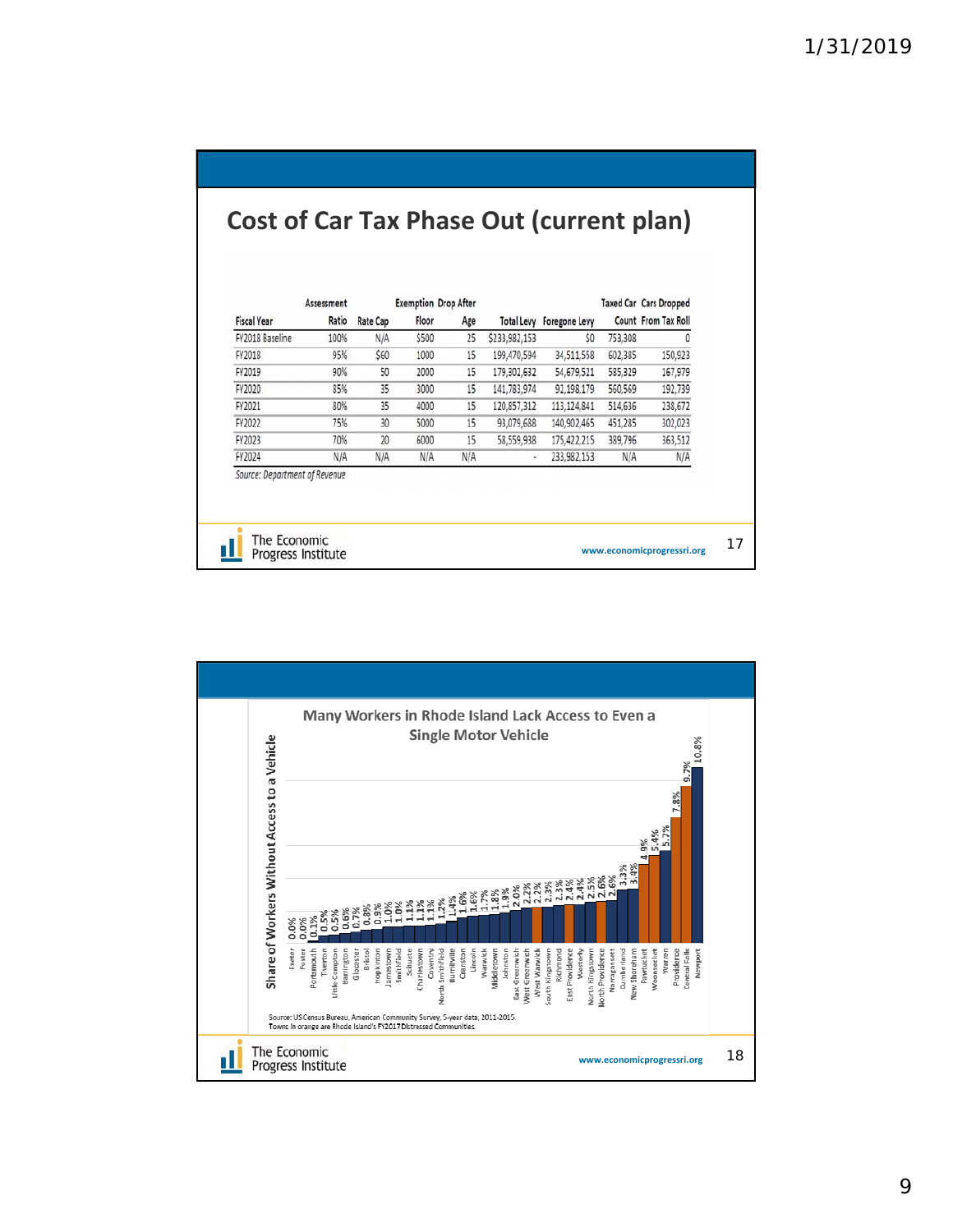![](_page_9_Picture_1.jpeg)

![](_page_9_Figure_2.jpeg)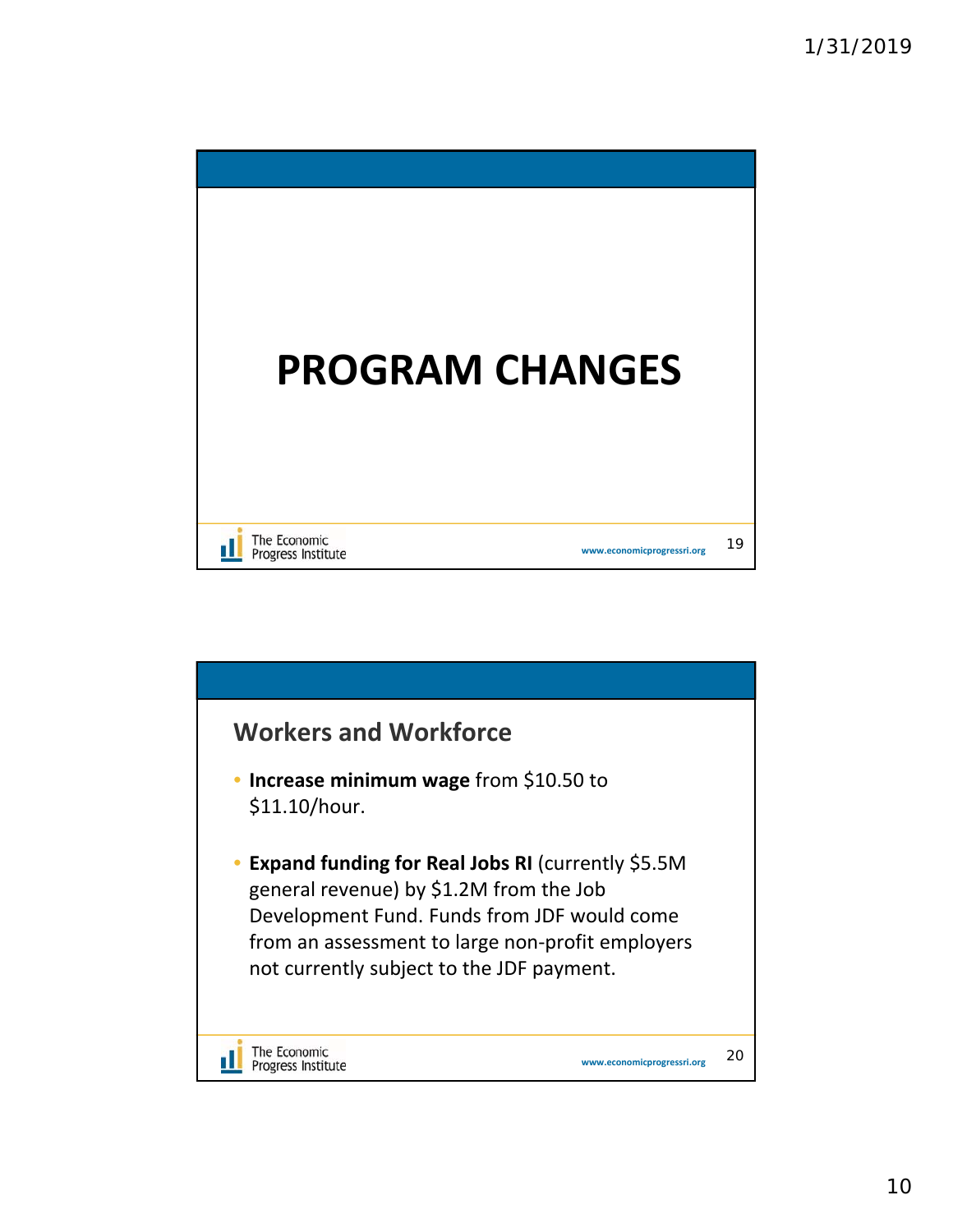![](_page_10_Figure_1.jpeg)

![](_page_10_Figure_2.jpeg)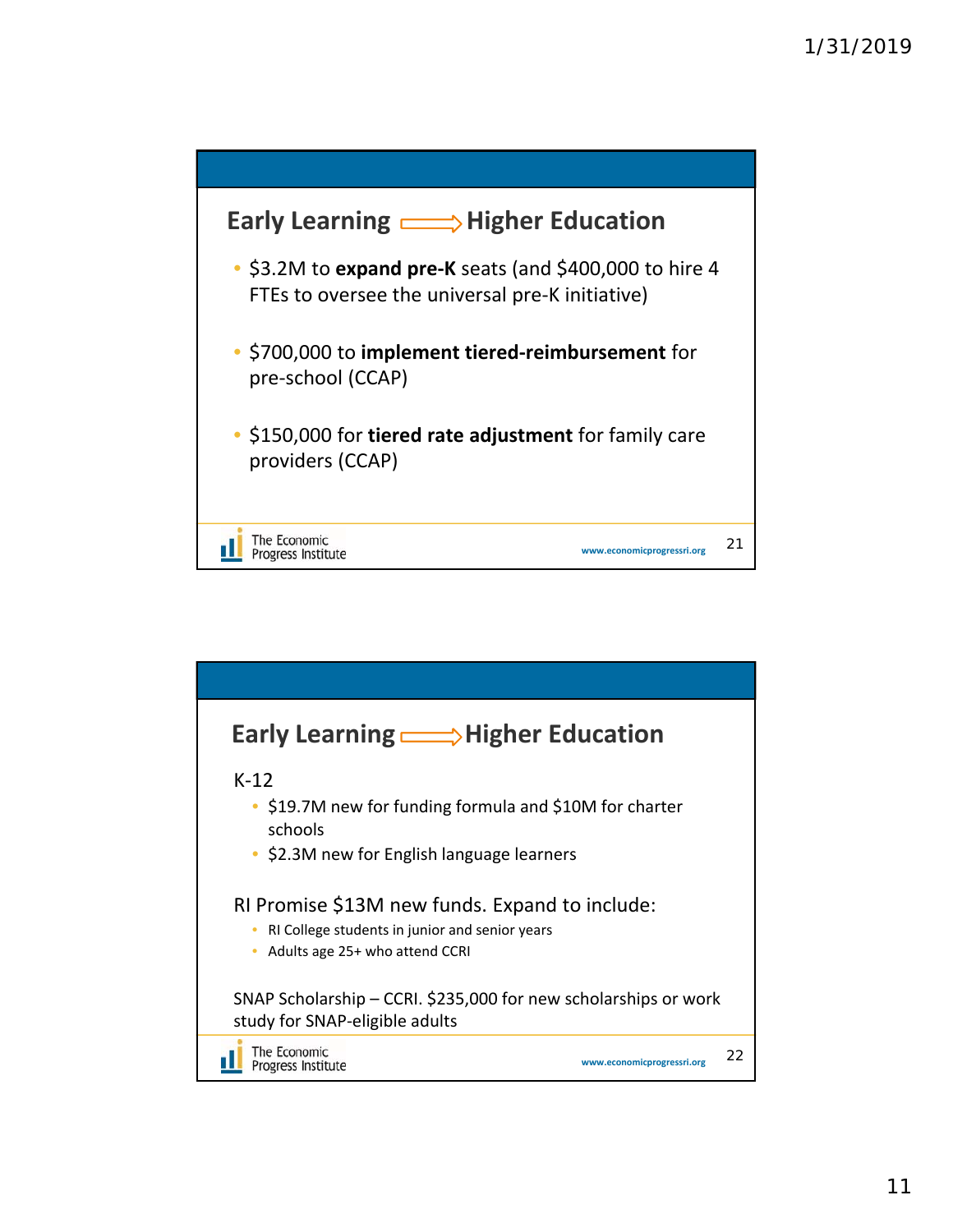![](_page_11_Figure_1.jpeg)

![](_page_11_Figure_2.jpeg)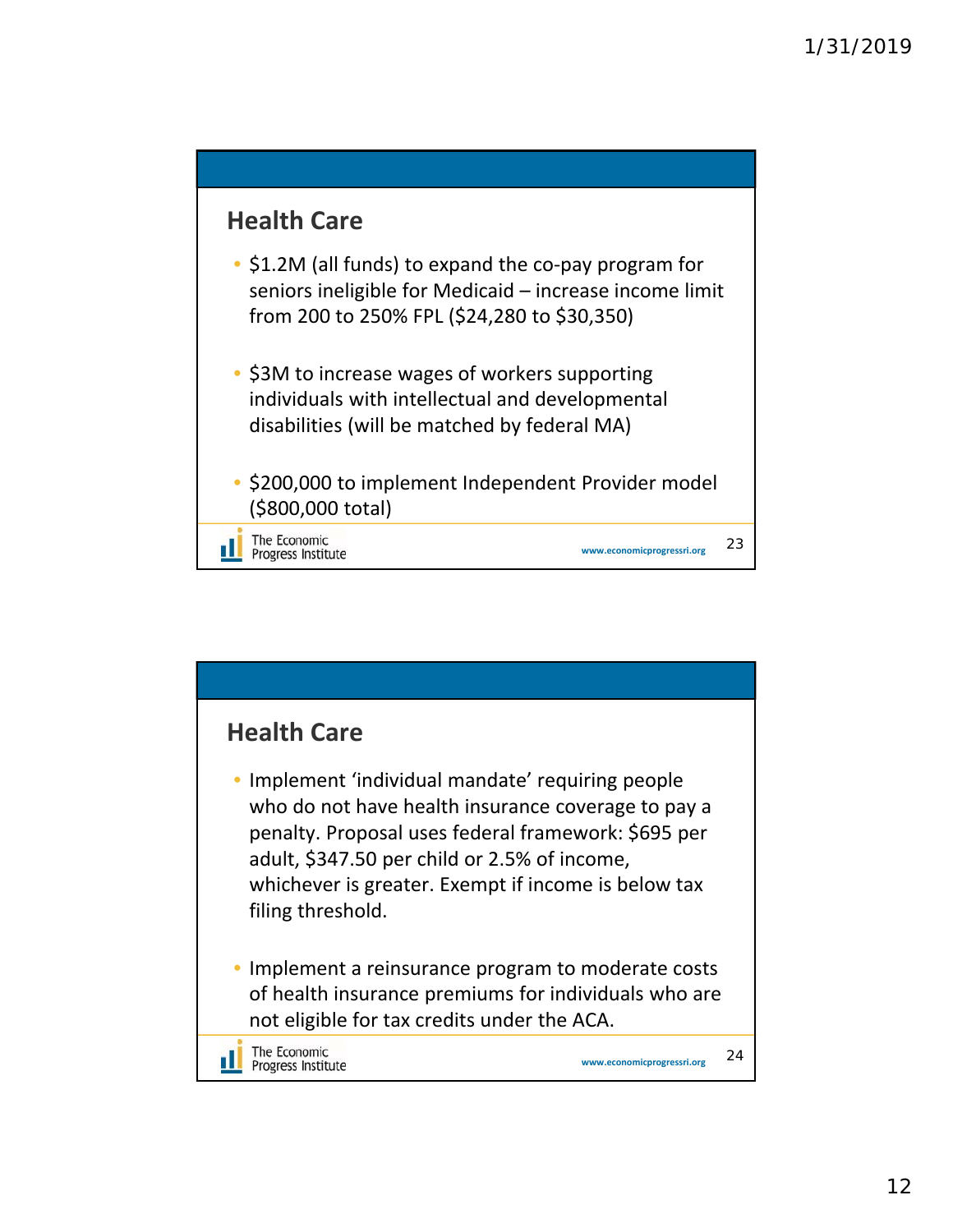![](_page_12_Figure_1.jpeg)

![](_page_12_Figure_2.jpeg)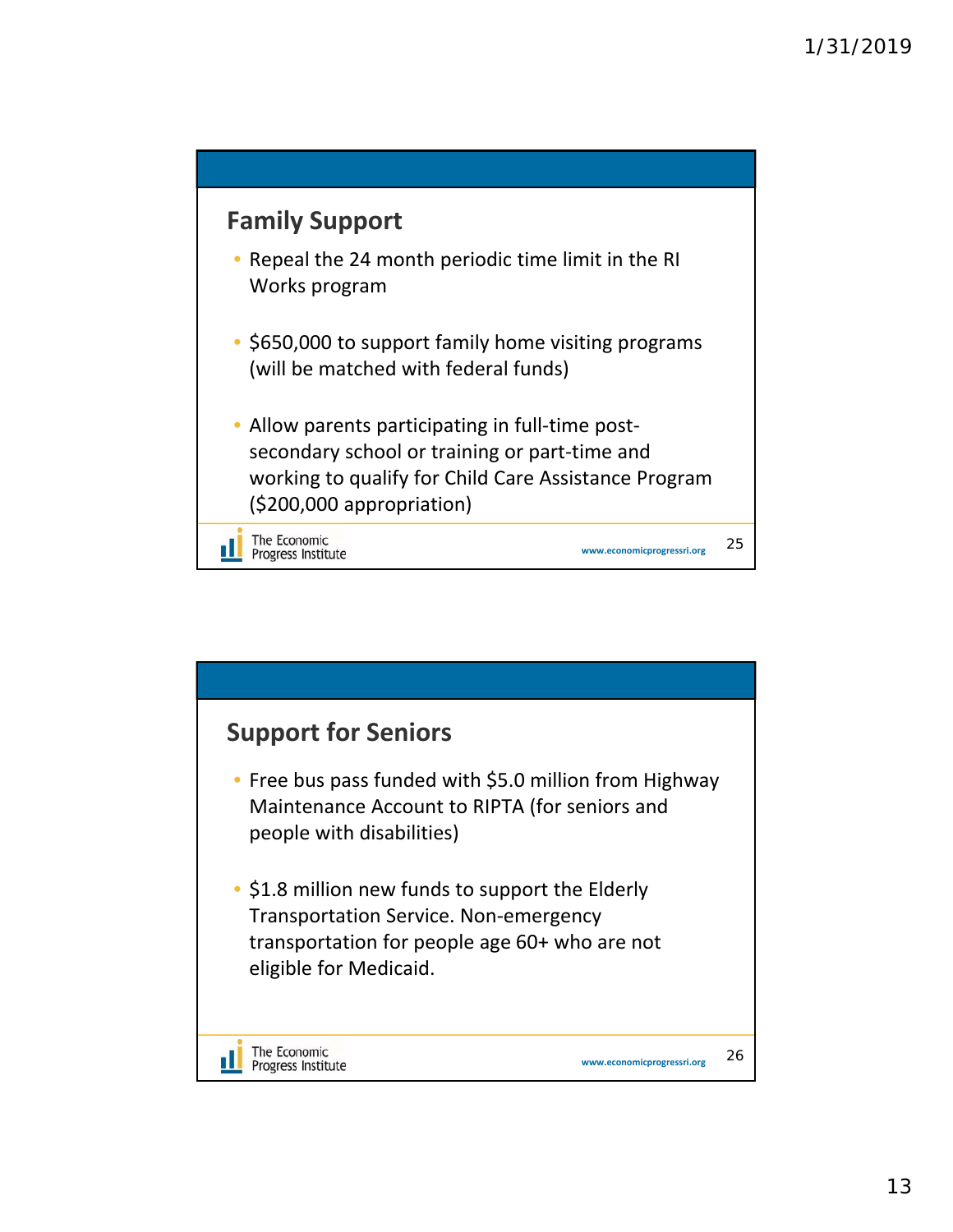![](_page_13_Figure_1.jpeg)

|                                      | <b>State Funds</b><br>(in millions) | <b>Total Funds</b><br>(in millions) |  |
|--------------------------------------|-------------------------------------|-------------------------------------|--|
| Freeze hospital rate                 | \$5.3\$                             | \$15.1                              |  |
| <b>Limit NF Rate</b><br>increase     | \$3.5                               | \$7.5                               |  |
| <b>Eliminate UPL</b>                 | \$3.6                               | \$9.4                               |  |
| Eliminate incentive<br>for MCO       | \$1.0                               | \$5.4                               |  |
| <b>Move FQHC</b><br>payments in plan | \$1.9                               | \$5.3                               |  |
| Care management<br>for Medicaid LTC  | \$4.2                               |                                     |  |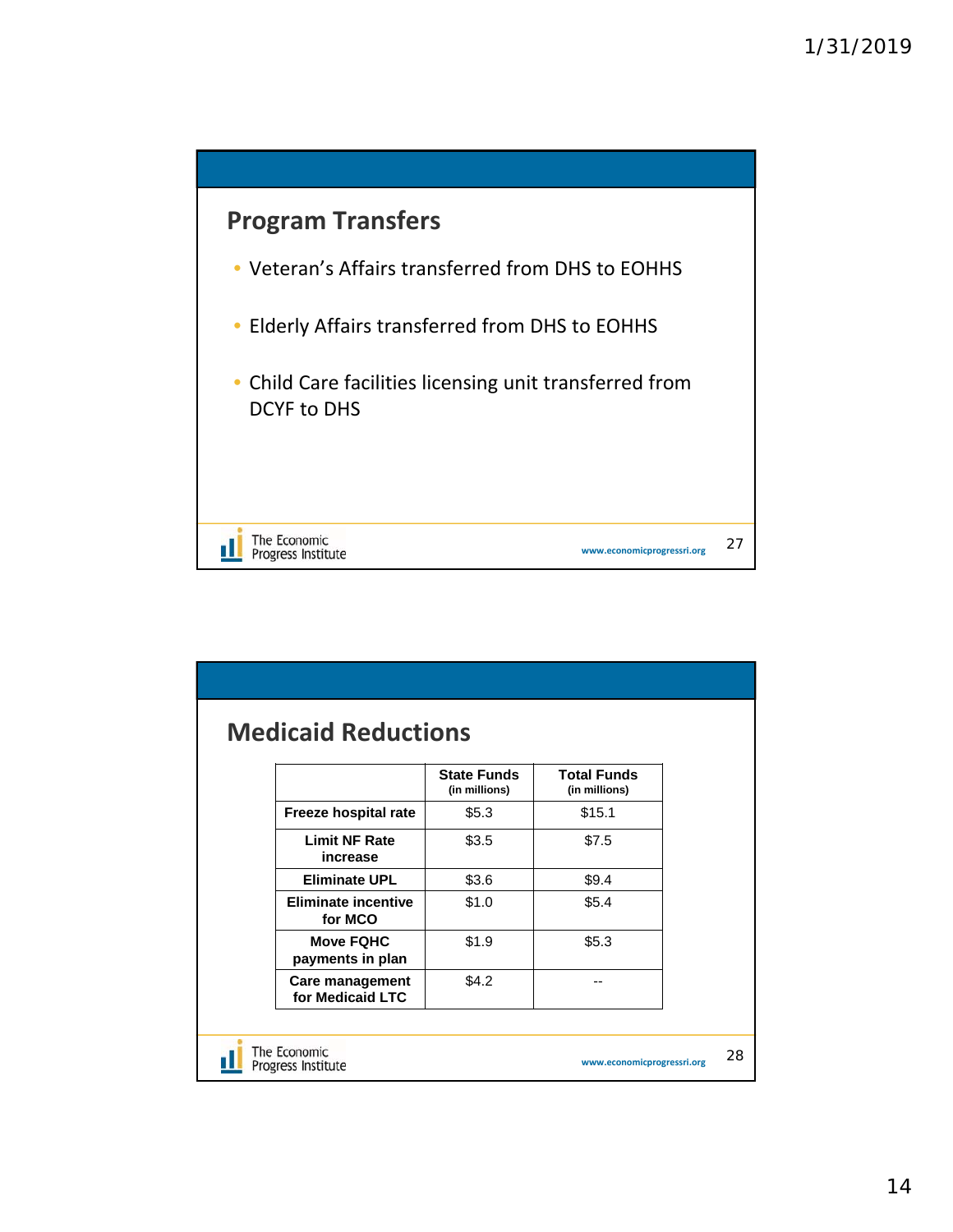![](_page_14_Figure_1.jpeg)

![](_page_14_Figure_2.jpeg)